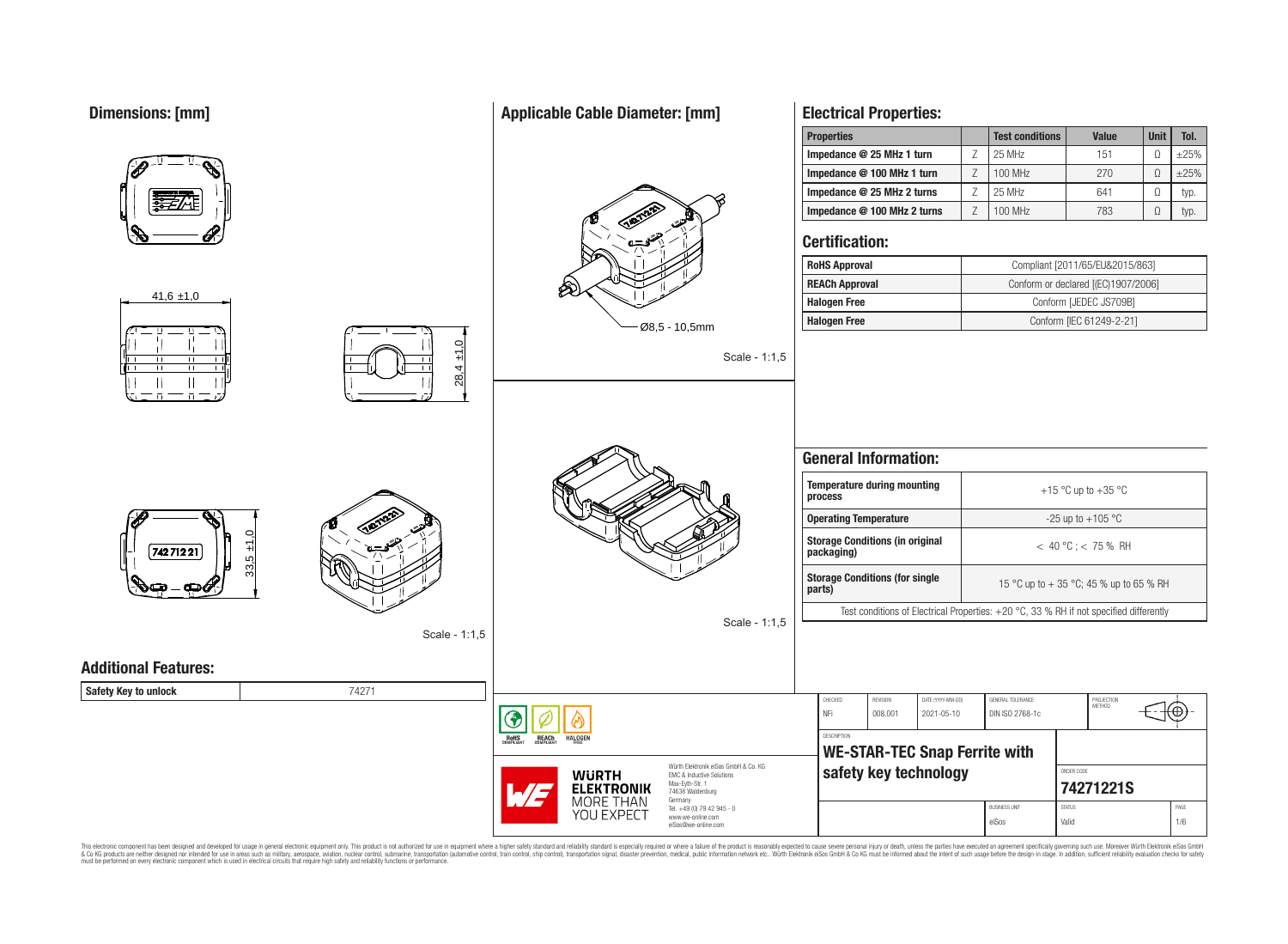| <b>Properties</b>                             |  | Value        | <b>Unit</b> | Tol. |  |  |  |  |
|-----------------------------------------------|--|--------------|-------------|------|--|--|--|--|
| <b>Material</b>                               |  | 4 W 620      |             |      |  |  |  |  |
| <b>Initial Permeability</b>                   |  | 620          |             | typ. |  |  |  |  |
| <b>Curie Temperature</b>                      |  | 150          | °C          | typ. |  |  |  |  |
| <b>Plastic Housing Color</b>                  |  | <b>Black</b> |             |      |  |  |  |  |
| <b>Plastic Housing Flammability</b><br>Rating |  | $UL94V-0$    |             |      |  |  |  |  |
| <b>Test Cable</b>                             |  | AWG26        |             |      |  |  |  |  |
| <b>Test Cable Length</b>                      |  | 90           | mm          |      |  |  |  |  |
| <b>Cable Diameter</b>                         |  | $8.5 - 10.5$ |             |      |  |  |  |  |

**Typical Impedance Characteristics:**



This electronic component has been designed and developed for usage in general electronic equipment only. This product is not authorized for subserved requipment where a higher selection equipment where a higher selection

◈ **ROHS**<br>COMPLIANT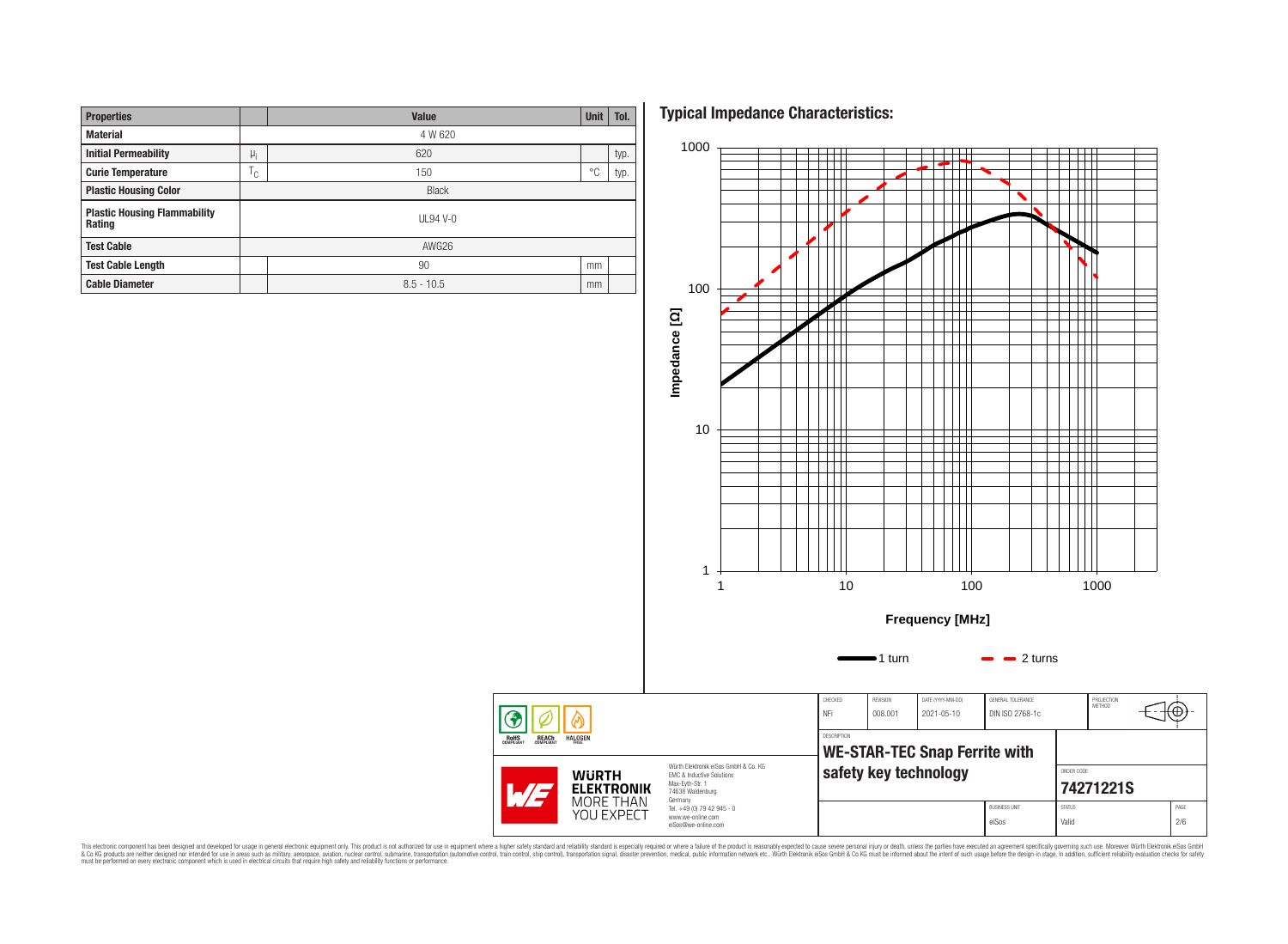

This electronic component has been designed and developed for usage in general electronic equipment only. This product is not authorized for subserved requipment where a higher selection equipment where a higher selection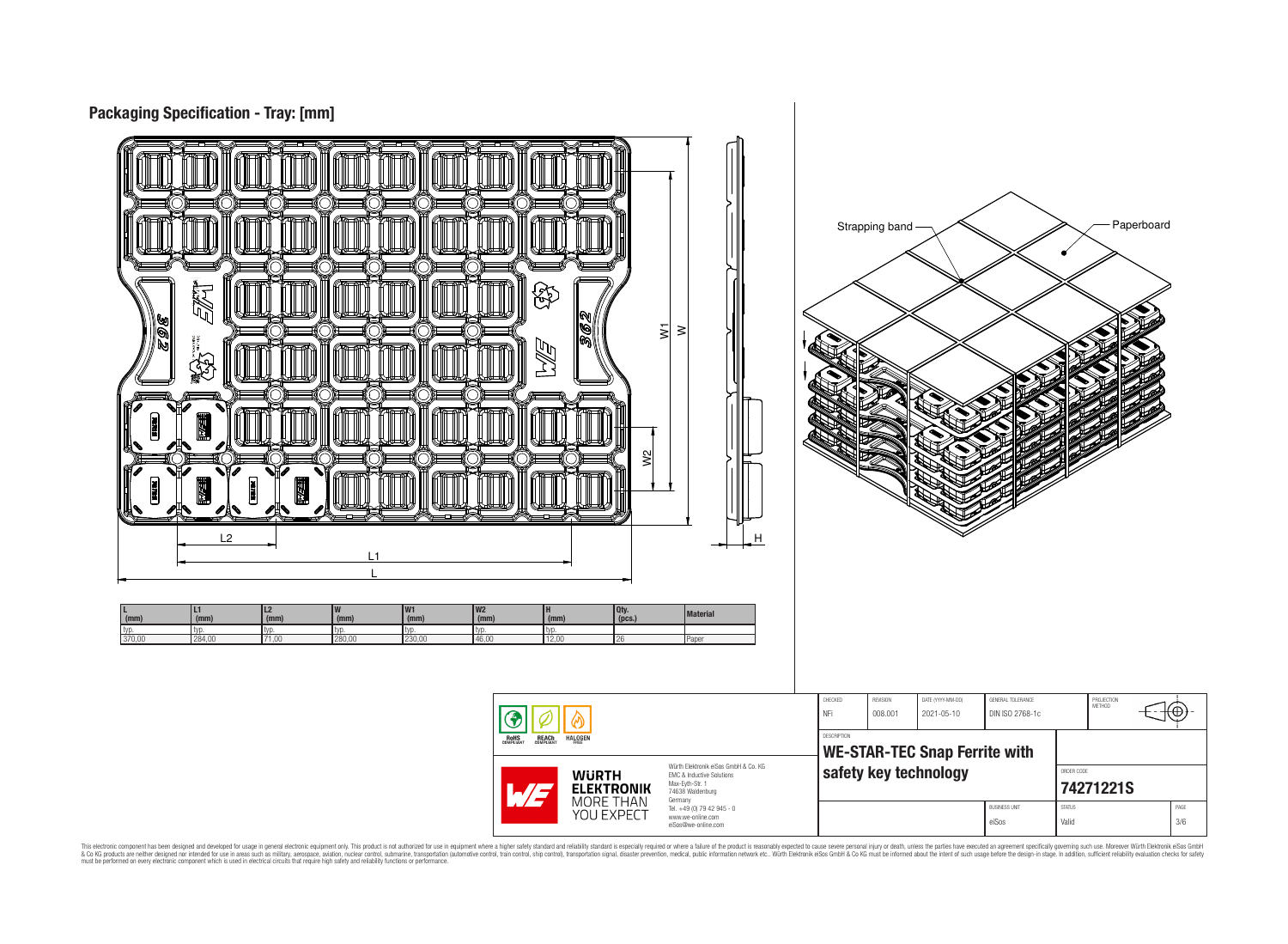



This electronic component has been designed and developed for usage in general electronic equipment only. This product is not authorized for subserved requipment where a higher selection equipment where a higher selection

⊕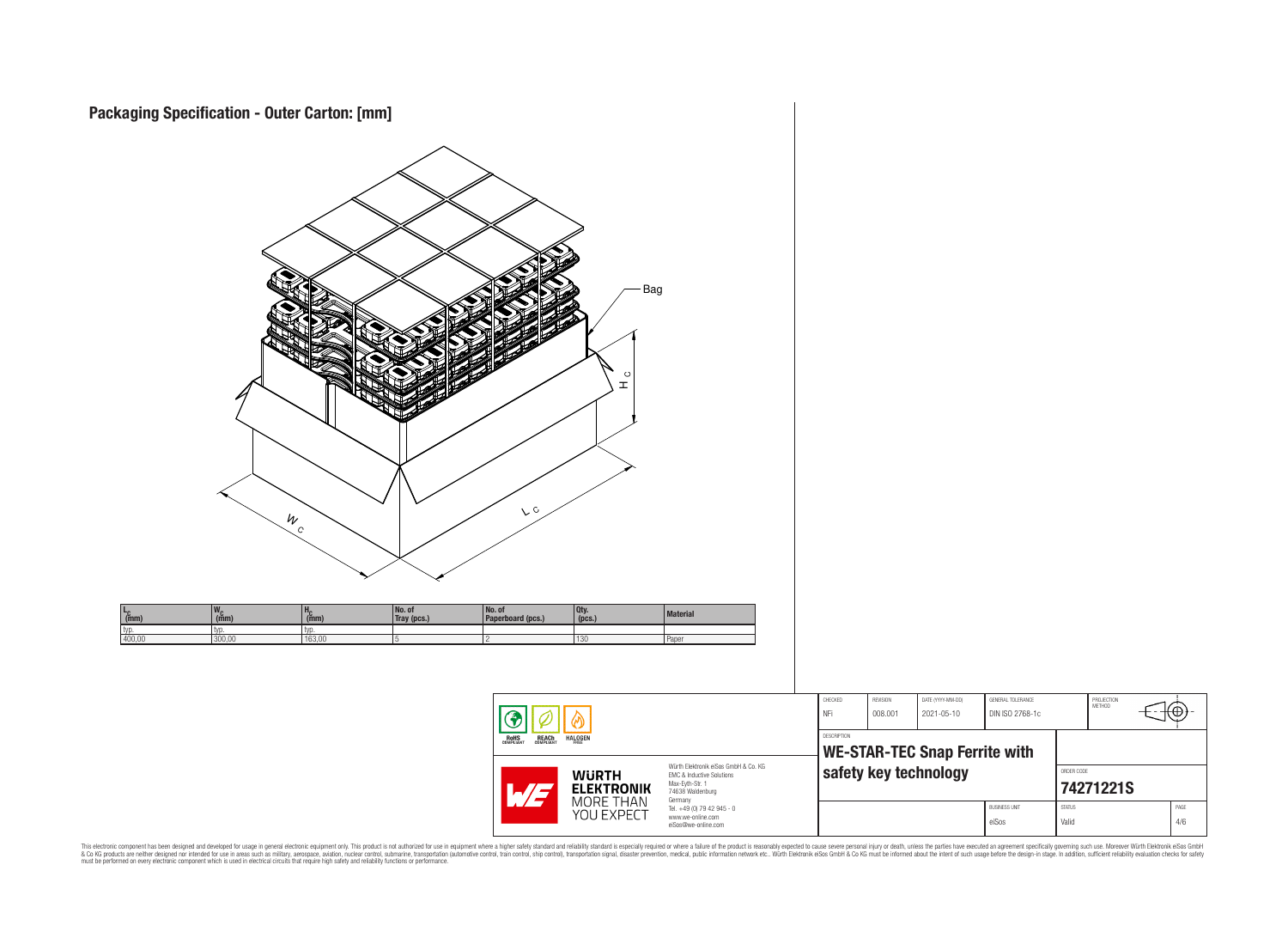# **Cautions and Warnings:**

# **The following conditions apply to all goods within the product series of STAR-TEC of Würth Elektronik eiSos GmbH & Co. KG:**

### **General:**

- This electronic component is designed and manufactured for use in general electronic equipment.
- Würth Elektronik must be asked for written approval (following the PPAP procedure) before incorporating the components into any equipment in fields such as military, aerospace, aviation, nuclear control, submarine, transportation (automotive control, train control, ship control), transportation signal, disaster prevention, medical, public information network, etc. where higher safety and reliability are especially required and/or if there is the possibility of direct damage or human injury.
- Electronic components that will be used in safety-critical or high-reliability applications, should be pre-evaluated by the customer.
- The component is designed and manufactured to be used within the datasheet specified values. If the usage and operation conditions specified in the datasheet are not met, the wire insulation may be damaged or dissolved.
- Do not drop or impact the components, the component may be damaged.
- Würth Elektronik products are qualified according to international standards, which are listed in each product reliability report. Würth Elektronik does not warrant any customer qualified product characteristics beyond Würth Elektroniks' specifications, for its validity and sustainability over time.
- The responsibility for the applicability of the customer specific products and use in a particular customer design is always within the authority of the customer. All technical specifications for standard products also apply to customer specific products.

## **Product specific:**

### **Cleaning and Washing:**

• Washing agents used during the production to clean the customer application might damage or change the characteristics of the component. Washing agents may have a negative effect on the long-term functionality of the product.

## **Potting:**

• If the product is potted in the customer application, the potting material might shrink or expand during and after hardening. Shrinking could lead to an incomplete seal, allowing contaminants into the core. Expansion could damage the components. We recommend a manual inspection after potting to avoid these effects.

### **Storage Conditions:**

• A storage of Würth Elektronik products for longer than 12 months is not recommended. The material characteristics of the electronic components create a limiting factor for the storage stability. Therefore, all products shall be used within the period of 12 months based on the day of shipment.

- Do not expose the components into direct sunlight.
- The storage condition in the original packaging is defined according to DIN EN 61760-2.
- The packaging of the products (Moisture Impermeable Bag) is to maintain the required moisture level of the plastic housings. To ensure this moisture level, the product either has to be stored in the original sealed packaging or needs to be stored in a humidity and temperature controlled storage room. Otherwise, the product may lose the required moisture level and its mechanical properties. In this case, you can re-condition the products according to the internal standard WE-Standard 1581 to ensure the required moisture level in the plastic.
- For further information about this internal standard please refer to the document 'WE-Standard 1581' which can be downloaded from the respective product page on our website.
- The storage conditions stated in the original packaging apply to the storage time and not to the transportation time of the components.

### **Packaging:**

• The packaging specifications apply only to purchase orders comprising whole packaging units. If the ordered quantity exceeds or is lower than the specified packaging unit, packaging in accordance with the packaging specifications cannot be ensured.

#### **Handling:**

- Violation of the technical product specifications such as exceeding the maximum outer diameter of the cable will void the warranty.
- The usage in acidly as well as salted environment can be the reason for oxide (rust) at the surface of the ferrite body, damage or changes to the characteristics of the material. The acidly or salted environment could have a negative effect on the long term function of the product.
- To ensure the operating mode of the product, the ambient temperature at processing (when the part will be mounted on the cable) has to be in the range of 15 to 35 °C. Before mounting, the part should be stored for one hour under this condition.
- The temperature rise of the component must be taken into consideration. The operating temperature is comprised of ambient temperature and temperature rise of the component.The operating temperature of the component shall not exceed the maximum temperature specified.

These cautions and warnings comply with the state of the scientific and technical knowledge and are believed to be accurate and reliable. However, no responsibility is assumed for inaccuracies or incompleteness.

| <b>HALOGEN</b><br><b>ROHS</b><br>COMPLIANT<br><b>REACH</b><br>COMPLIANT<br>FRFF<br>Würth Elektronik eiSos GmbH & Co. KG<br><b>WURTH</b><br><b>EMC &amp; Inductive Solutions</b><br>Max-Eyth-Str. 1<br><b>ELEKTRONIK</b><br>74638 Waldenburg |                         | CHECKED<br>NFi                                                                    | REVISION<br>008.001 | DATE (YYYY-MM-DD)<br>2021-05-10 | GENERAL TOLERANCE<br>DIN ISO 2768-1c |                               | PROJECTION<br><b>METHOD</b> |  | π⊕≁ |             |
|---------------------------------------------------------------------------------------------------------------------------------------------------------------------------------------------------------------------------------------------|-------------------------|-----------------------------------------------------------------------------------|---------------------|---------------------------------|--------------------------------------|-------------------------------|-----------------------------|--|-----|-------------|
|                                                                                                                                                                                                                                             |                         | <b>DESCRIPTION</b><br><b>WE-STAR-TEC Snap Ferrite with</b>                        |                     |                                 |                                      |                               |                             |  |     |             |
|                                                                                                                                                                                                                                             |                         | safety key technology                                                             |                     |                                 | ORDER CODE<br>74271221S              |                               |                             |  |     |             |
|                                                                                                                                                                                                                                             | MORE THAN<br>YOU EXPECT | Germany<br>Tel. +49 (0) 79 42 945 - 0<br>www.we-online.com<br>eiSos@we-online.com |                     |                                 |                                      | <b>BUSINESS UNIT</b><br>eiSos | <b>STATUS</b><br>Valid      |  |     | PAGE<br>5/6 |

This electronic component has been designed and developed for usage in general electronic equipment only. This product is not authorized for use in equipment where a higher safety standard and reliability standard si espec & Ook product a label and the membed of the seasuch as marked and as which such a membed and the such assume that income in the seasuch and the simulation and the such assume that include to the such a membed and the such